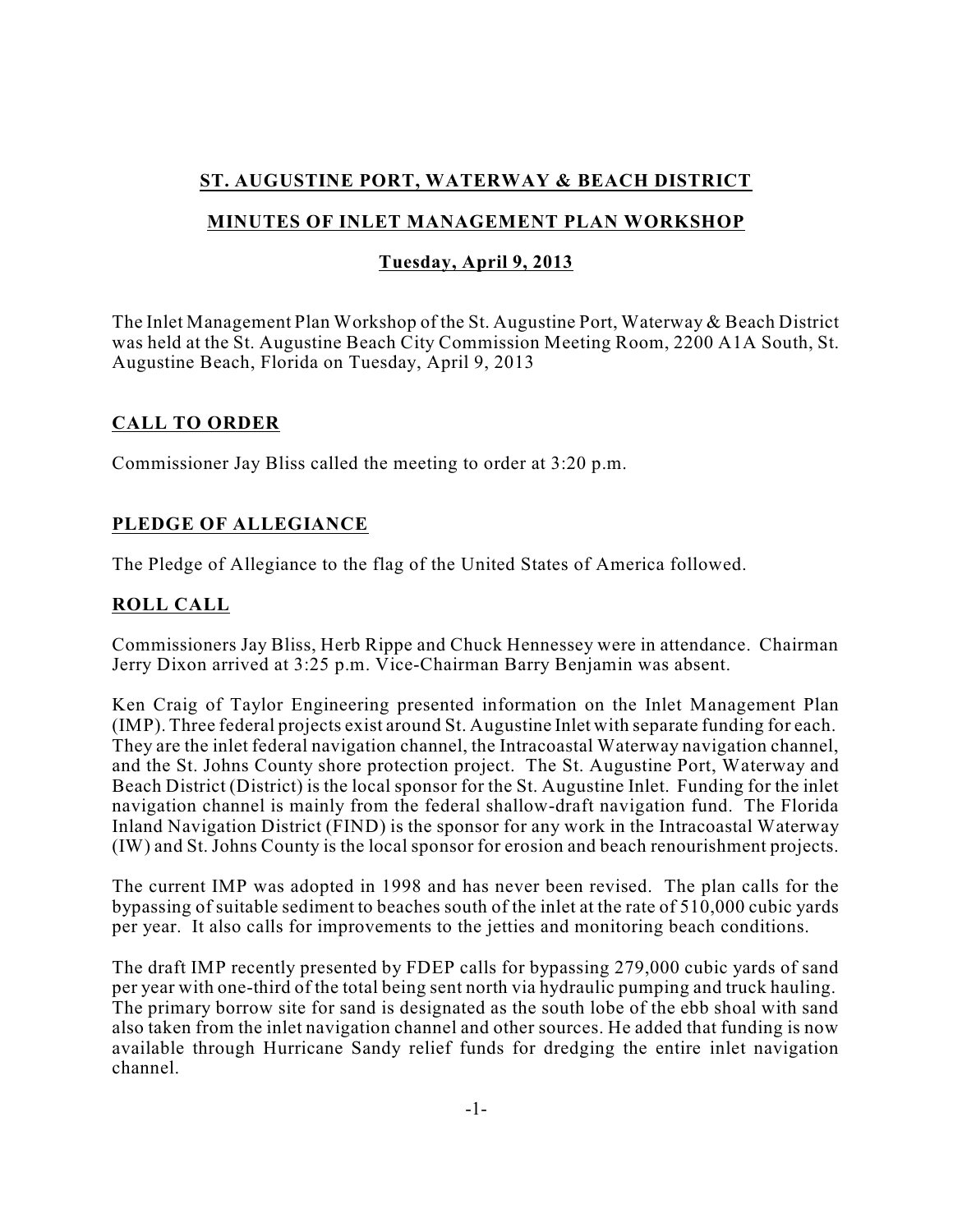Since 2002, the shore protection project has deposited 9 million cubic yards of sand onto St. Augustine Beach. Since 1999, over 600,000 cubic yards of sand has been taken from the IW and the inlet and deposited on the south beaches. The balance of the sand placed on the beach has come from the ebb shoal. Commissioner Rippe said he would like to see the IMP require shore protection sand to come from the inlet channel and Porpoise Point before taking anything from the ebb shoal. He said it costs only  $50¢$  more per cubic yard to transfer and, in the event sand is sent north, would be much cheaper to transport. Commissioner Hennessey said the ebb shoal is the cheapest source of sand. He said he would like to remove any mention of the "relic" shoal as a sand source to ensure the inlet channel is the initial focus of attention as a borrow site.

Commissioner Dixon said the need for sand on St. Augustine Beach is decreasing while the need for removal of sand from the inlet is increasing. Commissioner Hennessey said the focus of the draft IMP appears to be beach renourishment rather than an inlet management. Mr. Craig said the draft IMP calls for bypassing an average of 279,000 cubic yards per year. Of that, 93,000 would go to north beaches, 186,000 would go to south beaches and an annual borrow limit of 179,000 would be placed on the south lobe of the ebb shoal.

Commissioner Bliss asked what obligation the District has to accomplish sand bypassing. Mr. Craig said there have been lawsuits regarding inlet maintenance that have gone against local agencies where the agency failed to follow the local inlet management plan.

Commissioner Rippe suggested reference to the "relic" shoal should be removed from the draft IMP to deter the use of offshore sand sources. He also suggested working more closely with St. Johns County during any permit process and pre-qualifying the flood shoal as a source of beach-quality sand.

Commissioner Hennessey recalled that the entire length of the inlet channel was not dredged in 2012. Commissioner Rippe said this was because the shore protection permit omits a portion of the inlet channel as a dredge site or sand borrow source. Commissioner Hennessey said the IMP needs to clearly indicate that the entire federal navigation channel at St. Augustine Inlet may be used as a borrow area for shore protection sand.

Commissioner Rippe said the draft IMP requires monitoring of beach erosion and asked Dr. Schropp how much monitoring would cost each year. Dr. Schropp estimated an adequate monitoring program will cost at least \$40,000 per year, if not more. He also mentioned Danielle Irvin said in her address that storing sand on the ebb shoal would be allowed in order to make inlet dredging more cost effective.

Commissioner Bliss said it is important for the Board to relate to FDEP that the District is only the local sponsor of the inlet and is not responsible for the cost of dredging or for any shore protection expense. He said the financial liabilities of these projects are far greater than any ability of the District to pay and that the District was never designed to assume the role FDEP seems to envision for it. Commissioner Rippe agreed saying the language of the IMP should reflect that USACE is accountable for the expense of maintenance of the federal navigation channel at St. Augustine Inlet. Dr. Schropp added that no shore protection funds are available from the State of Florida for navigation projects. He said Taylor Engineering would draft a response letter to FDEP and present it for review at the next regular meeting.